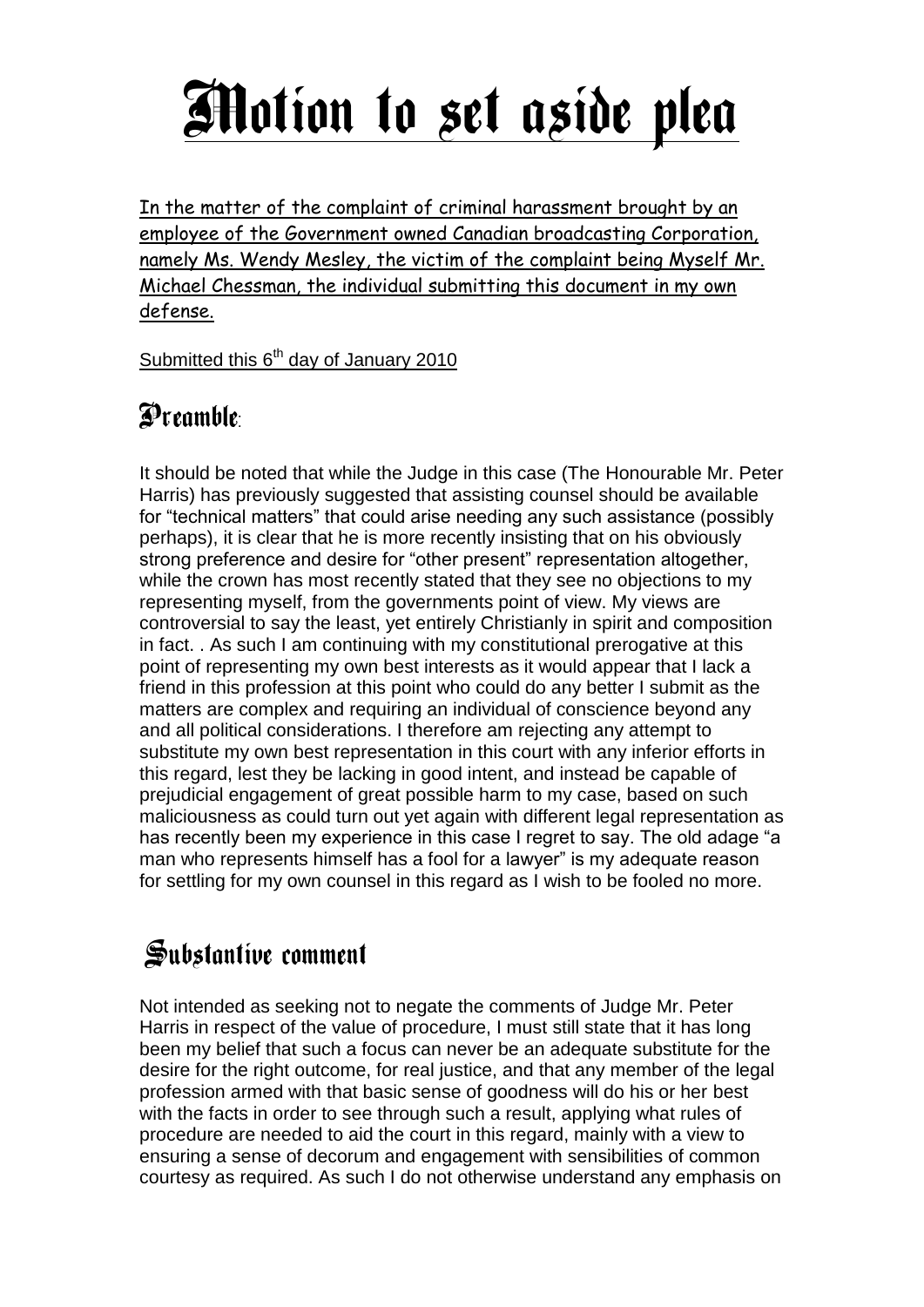this element of court proceedings other than that they allow for vagaries and insensibilities as rules are substituted for reasons, and good reasons are all we should ever be concerned with or the exercise becomes (sic) inane by comparison, as is my submission in all due respect. We should certainly avoid going down such a path of emphasis and this comment I make is for general purposes in expressing my views on such matters rather than a comment specifically as a rebuttal to Judge Harris's note of importance of procedures as he was too making the comment on generally as was my impression at the time. It is sufficient to remind the court that it is for this very reason that the "Courts of equity" were first established for this purpose in England, our guide in all such matters among those that seek to recognize common law traditions and be rightly held to them in the correct spirit.

## Specifics of the motion

My motion seeks to have the "plea bargain" purported by former defense counselor John Scarfe to be in effect, to be set aside, on the following grounds:

The sole basis for acquiring a signed document assigning ay blame or guilt to myself was that no bail could be granted without the coerced document. This was Scarfe's clear position in his dealings with the state towards me, not negated by anyone else in the court although I spoke out in open court against the tactic. As such it is fundamentally flawed as it is a tactic which must be disallowed for all the reasons that follow, including that all sense of fundamental fairness and due process is at once violated in the eyes of the seekers of justice and in terms of internationally understood such concepts for that matter; a note I make for this court here especially as this country seeks a better reputation than would be justified by the goings on as indicated here for this entire court proceeding, I submit.

Note: I was held under life threatening circumstances in a case that Crown Counsel Ms. Kozak stated clearly in open court, that I had already served the maximum possible sentence, (and in circumstances where I could not be proven guilty of the offence to begin with, but where even prima facie evidence was sorely lacking to have proceeded with any charges to begin with here, and for which reason the investigating officers who gave me no indication of what the basis for the charges were, or an opportunity to respond to them, are in fact guilty too of misconduct under the Police services act as is my contention already submitted to the Ontario Civilian commission on Police matters).

The case against me falls on the very basic aspects required for any case to succeed. As such no plea of guilt should have been acceptable to the court in the first place, nor should the embellishment of the document drafted by Scarfe et al have been sought for the purposes of "making it stick" as it were".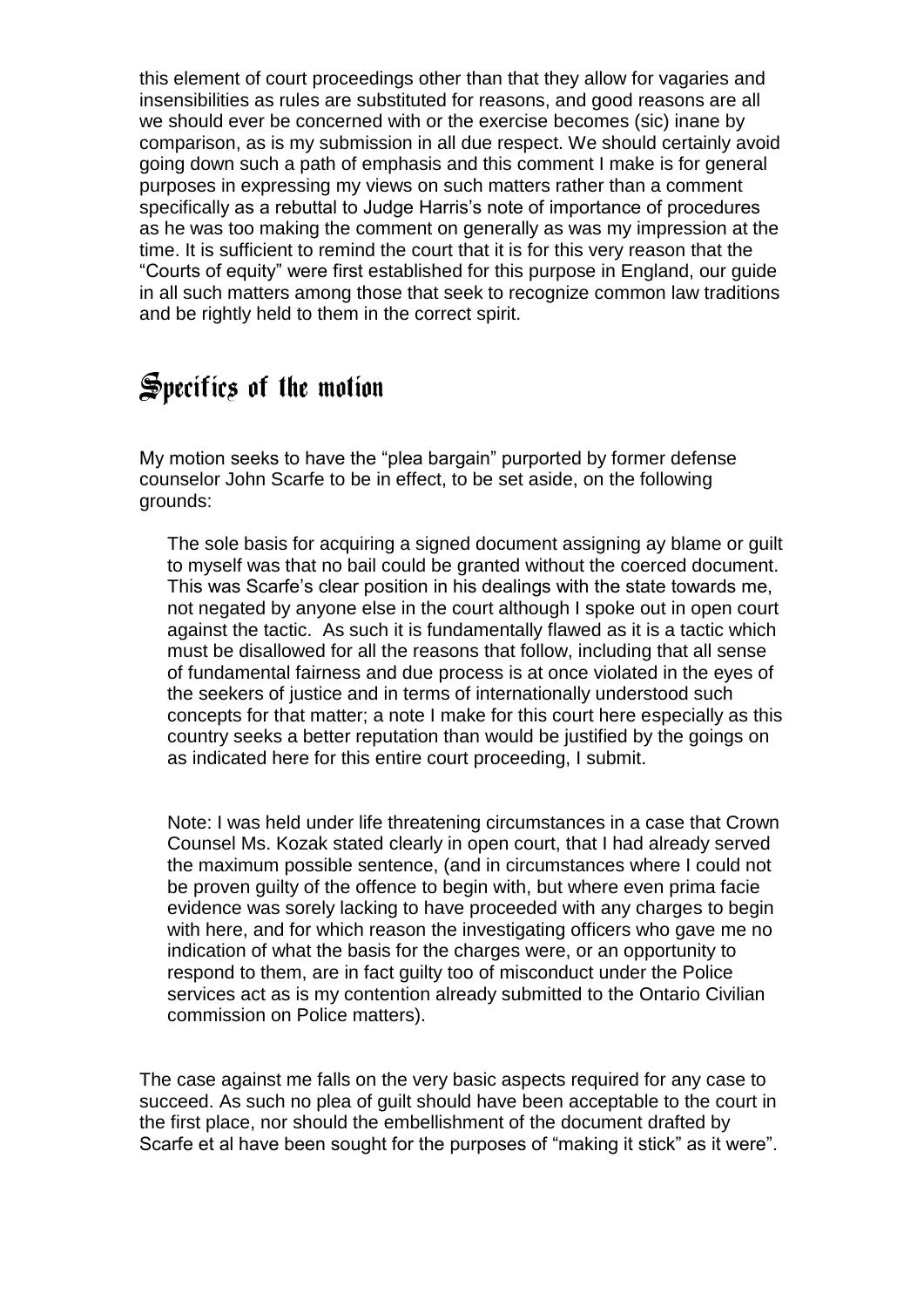This is what the transcript of the case proceedings will clearly show as will any formal questioning of counsel that were present, and the witnesses observing such as court officers who came and went throughout the day.

The document drafted by Scarfe, has a logical fallacy contained therein, which in and of itself would be the sufficient basis for rejection of it by the court.

It is the error represented by the well known legal maxim (I have to recall this from my days in Pre-law study in Latin summer school at the University of Alberta some decades ago now) post hoc ergo proctor hoc

The fallacy that since one event may be followed by another should presuppose that one is in fact caused by the other and reasonably so.

I must emphasize the aspect of reasonable as that is what is missing here. I could grant that Ms. Mesley might have perceived a threat to herself in that I might have made public my concerns that she did not act with due regard for her own modesty or adequate regard to public standards in her video performance in a clip involving a man of African descent who clearly had a leering attitude throughout the affair.

This is a statement I signed in as "fair enough" to be guilty of communicating my objections to the performance I viewed on the Internet back then. However it fails to be a threat in the criminal sense in the following aspects:

In the first place, I have never made ANY such threat, to make public my concerns, as such no evidence exists that Ms. Mesley was ever so threatened or that to have even done so would be criminally culpable as criticism of such public figures in public performance is considered "par for the course" in any fair and decent society, provided that no malice is involved of a disreputable nature in sprit and in countenance too on the part of those involved (my own interpretation of added fairness in such matters). As such the case falls flat on its face, and any signed confession indicating that she could have come to such a perception, lacks actual culpability in that the presumption of guilt or responsibility for what are her own thoughts cannot be made since she is not able to directly attribute the perception to my own intent, actions, direct expressions, or lack of right to have expressed in legitimate fashion. There was never an element involving the criminal realm in this regard and the matter would have been resolved in civil fashion had statements ever have been made publicly that would have amounted to slander or defamation as that was always the only possible outcome a reasonable person would have been allowed to foresee.

There was therefore a **lack of** mens rea, and **no** actus reus and **due process** throughout this entire affair. Clearly bail was therefore unreasonably withheld in life threatening circumstances (only yesterday a report of escalating violence at the notorious Don prison where I was held for seven months, yet again made the local television news). No prima facie evidence was ever presented to justify these unreasonable charges and therefore the entire system stands accused of failing the cause of a good man, the best of men, I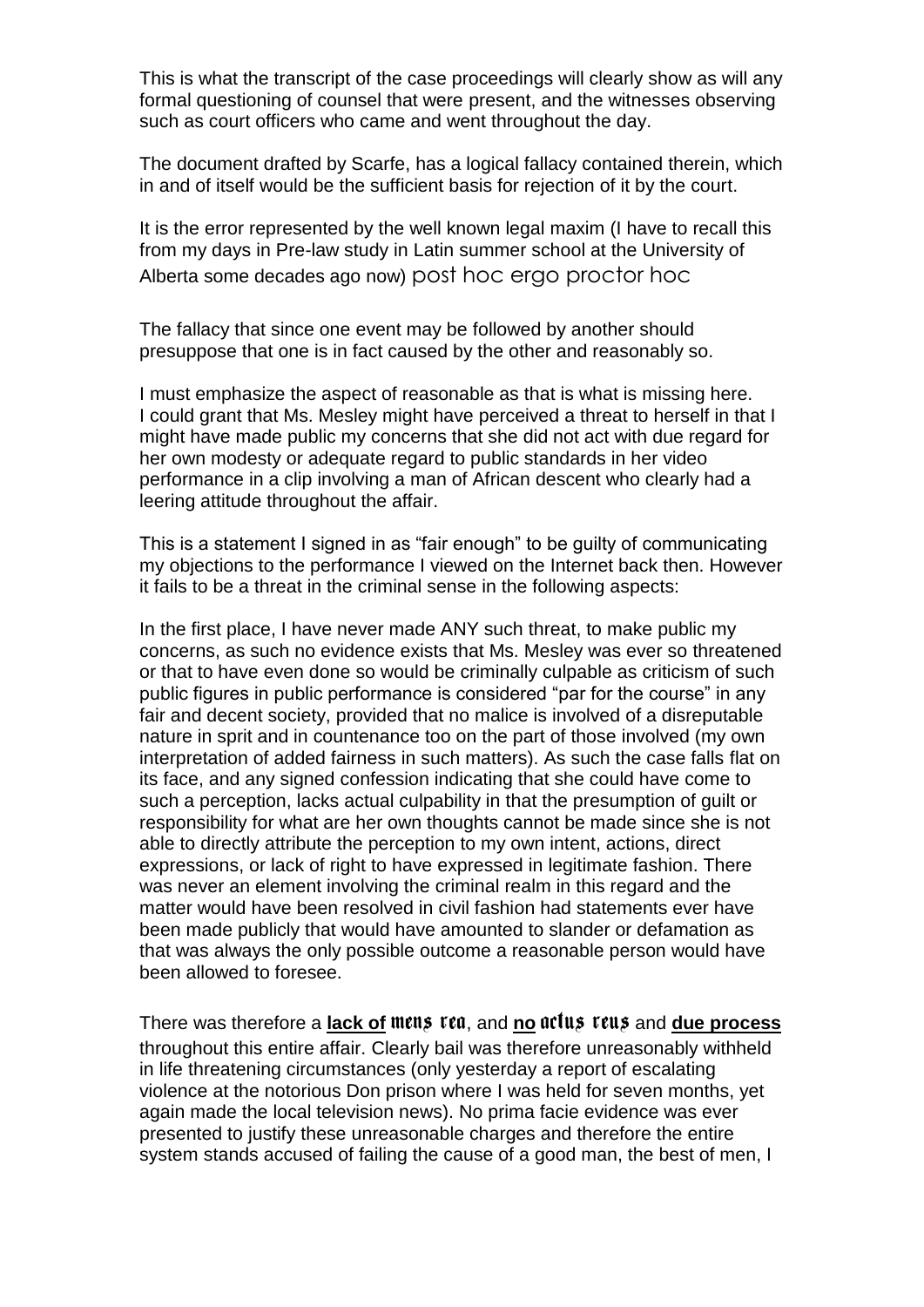submit, in what was an obvious witch-hunt against better views than pervade this nation at present.

I certainly intend on an action against the state to restore my good name and seek the award of monetary damages sufficient to deter the system from ever going down this path again. Any award I receive will be put into my donations campaign to better stock libraries with better material as has long been my undertaking with best efforts I have made in this regard in this city and elsewhere as the founder of the "Euro British coalition", which maintains a website at britishcanada.org I require a sincere apology from all concerned.

Ms. Mesley was never even impolitely spoken to by me, my only rebuke was to indicate sadly that I lacked any further interest in her of a romantic nature, and I only kept up communications which were mainly directed to her lawyer Ms. Lara Spiers (who only months after herself declined further correspondence) to clarify any concerns that would have left Ms. Mesley's feelings in any hurt fashion. I indicated over some course of time the events that were taking place as we made efforts to comply with their demands to have her fan site removed from the Internet (which I had maintained to her benefit for years without so much as a thank you note directly related) and to have her video content etc withdrawn too. (Later I kept pointing to out to Lara in notes from my prison cell that charges against me bearing Wendy's name couldn't possibly be Wendy's own doing -in my own view back then – I had yet to sober up as it were, and I thought they should be aware of what was being so preposterously asserted). The Honourable Judge made a wise decision in this case to not take a "strict liability" attitude to the previous direct communications to Wendy Mesley as representing harassment, however the judge has failed so far to recognize that it is sufficient that I indicated it unconscionable to proceed with the plea as purported to be valid by John Scarfe, to have had the plea struck before now, and the case against me thrown out as lacking in any real foundation, and in any aspect of fairness or validity in essence. This is disturbing to me as a man of idealism that is profoundly ingrained within my character on such matters as I wish to be heard on more clearly if need be, in this or any other court intent on relief.

I am therefore seeking the following alternative relief from the court:

- 1) A negating of the plea
- 2) A verdict instead, of  $\mathfrak{acqu}$  if  $\mathfrak{la}$  on all counts

Failing either, I am making a formal demand for a verdict of mistrial or that the trial be allowed to proceed in a manner as to allow to present a defence and fairly so, on all matters raised, and to be allowed to be questioned thoroughly by the court and the Counsel for the crown to get to the heart of these matters (if need be at this point yet, and if in fact what have been my statements since the day of the so called "trial" have not already sufficiently spoken to the matters as required).

I also seek injunctive relief against Ms. Mesley making ay further statements or accusations against me, until this entire matter has been investigated by the SIU, and the Bar Association of Ontario. The Judicial Council too is aware